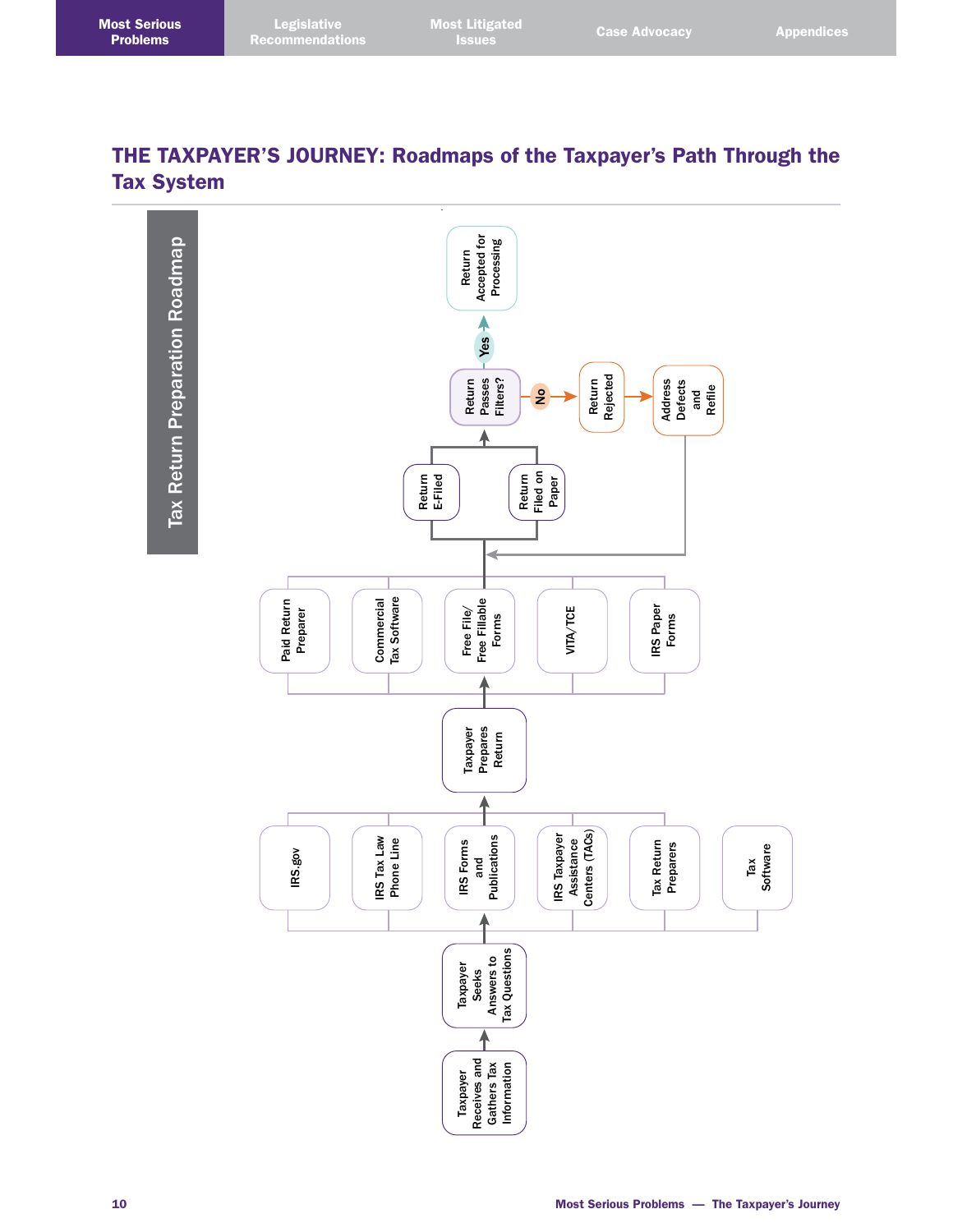Tax Return Processing Roadmap Tax Return Processing Roadmap

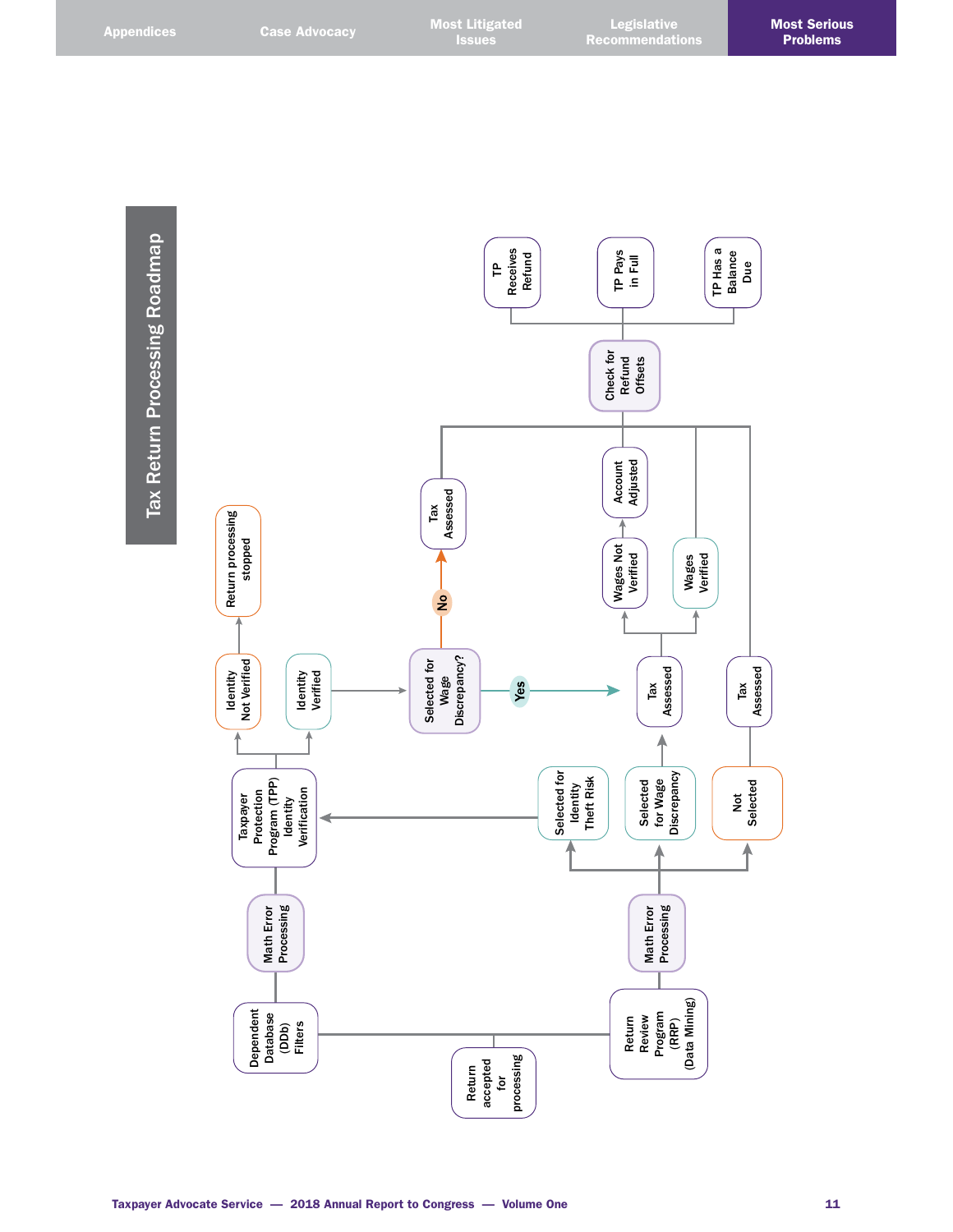**Legislative** Recommendations

Notices Roadmap **Notices Roadmap** 

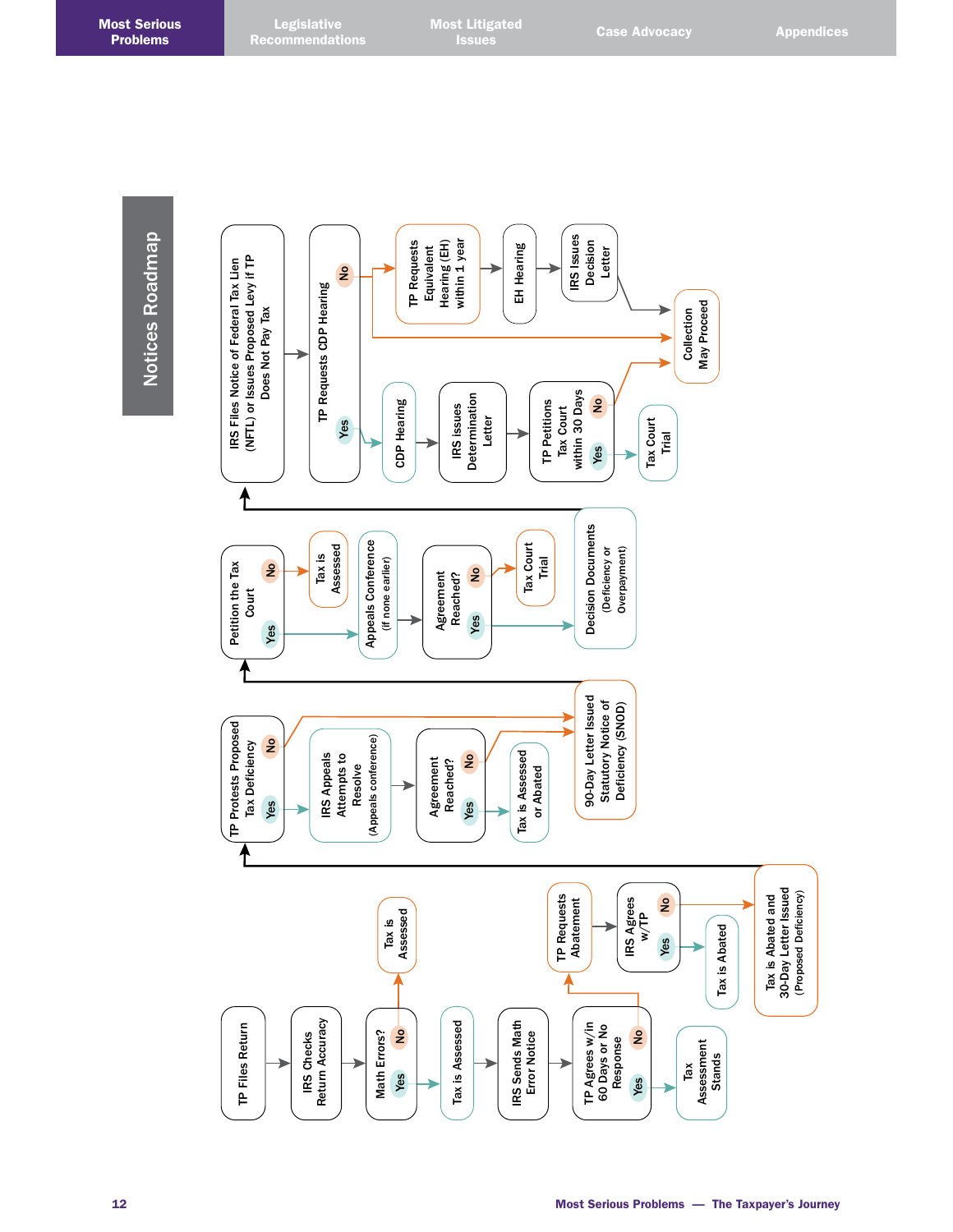

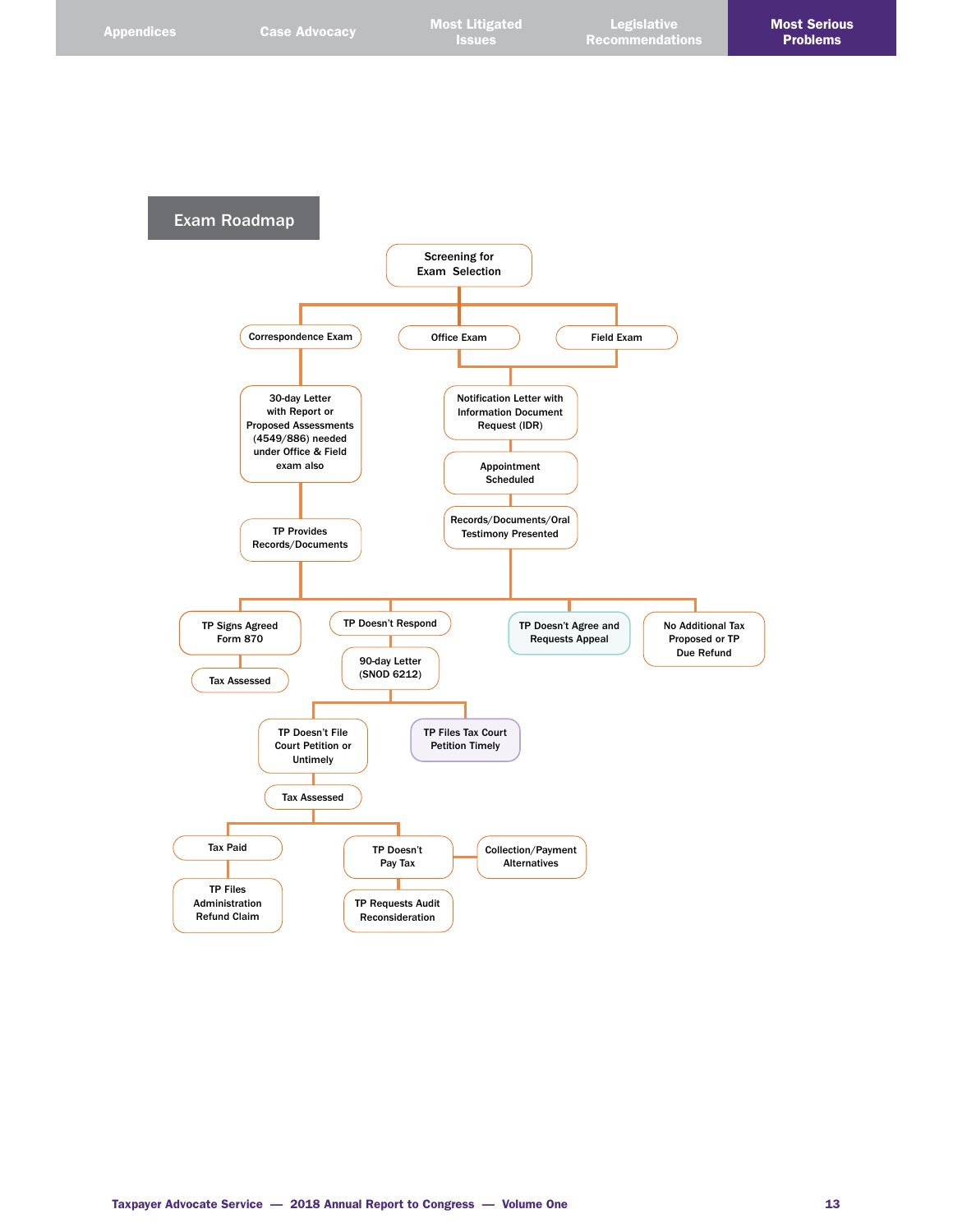Appeals Roadmap

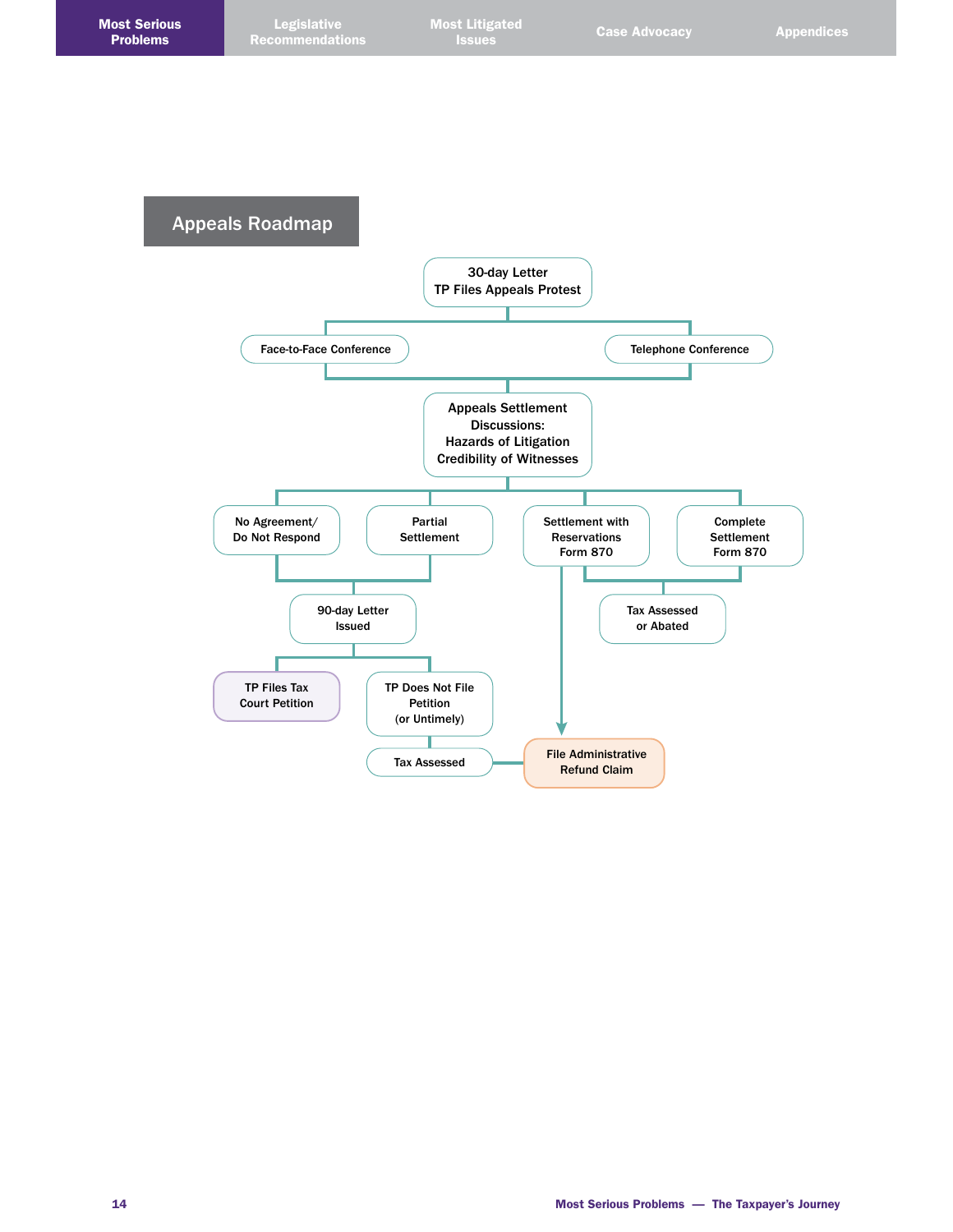Effective Tax Admin.<br>(Public Policy/<br>Economic Hardship) Effective Tax Admin. Economic Hardship) Return to IRS/IRS Recalls (Public Policy/ Return to IRS/IRS Recalls Notice/Demand for  $\begin{array}{|c|c|c|}\hline \multicolumn{1}{|c|}{\multicolumn{1}{c|}{\multicolumn{1}{c}}}{\text{Notice} {\it Denating}} & \multicolumn{1}{|c|}{\hline \multicolumn{1}{c|}{\text{Notice}}{\it Stenam}} & \multicolumn{1}{|c|}{\hline \multicolumn{1}{c|}{\text{Notice}}{\it Proval}} & \multicolumn{1}{|c|}{\text{Payment within}}} & \multicolumn{1}{|c|}{\text{Payment within}} & \multicolumn{1}{|c|}{\text{Payment}} & \multicolumn{1}{|c|}{\text{P$ **Collection Roadmap** Installment Agreement Installment Agreement Unworked/Unresolved Unworked/Unresolved Lien Release Full Payment Full Payment Return of<br>Levy<br>Proceeds Return of Proceeds Circumstances Subordination Subordination w/Special w/Special DATC Lien **COLLECTION ALTERNATIVES** \* COLLECTION ALTERNATIVES Levy Release<br>(with Economic<br>Hardship) (with Economic Levy Release Doubt as to Collectability Discharge DATC) ( Lien Collection Private Debt Withdrawal Doubt as to Liability to Liability Withdrawal Wrongful Levy Doubt as Lien A<br>::::: Routing in Inventory<br>Delivery System<br>(IDS) Routing in Inventory Offer in Partial Pay<br>Installment<br>Agreement Pay Any Tax<br>Due in Full Case Scoring and Case Scoring and Installment<br>Agreement Installment Installment Pay Any Tax Compromise Protections Partial Pay Protections Delivery System Agreement AgreementCurrently Not Collectible Due in Full Taxpayer<br>Levy Taxpayer Lien Collection Collection Appeals Program Shelf Refund Offset Levy/Seizure of Assets Levy/Seizure of Assets Lien Enforcement Taxpayer Does Lien Enforcement Taxpayer Does Not Respond  $\begin{bmatrix} \text{Notice/stream} \\ (\text{IMF: CPA, CPSO1}, \\ \text{CPSO3, CPSO4}) \\ (\text{BMF: CPXX/CPX/CPSO4B}) \end{bmatrix}$ Queue (BMF: CP1XX/CP2XX/CP504B) Ç (IMF: CP14, CP501, Balancing Balancing Test CP503, CP504) Notice/Stream Tax Paid? Notice of Federal Tax Lien Filed Notice of Federal Tax Lien Filed Tax Paid? **CDP Hearing Notice Lien** CDP Hearing Notice Lien Yes Field<br>Collection Automated Collection **Collection Collection**<br>System (ACS) Collection Collection<br>Alternatives\* Collection Collection Alternatives\* Collection Actions CDP Hearing<br>(Request within 30 days) (§§ 6320/6330) (Request within 30 days) (§§ 6320/6330) ▶ 2 CDP Hearing Challenges to<br>Underlying Liability Underlying Liability Tax Court Challenges to Automated Collection<br>System (ACS) Tax Paid? Tax Paid? Yes Yes Collection Due Process<br>(CDP) Hearing Collection Due Process CDP Determination Letter<br>Issued. Taxpayer Petition Tax<br>Court within 30 days? (CDP) Hearing File Administrative Refund Claim Issued. Taxpayer Petition Tax File Administrative Refund Claim CDP Determination Letter Payment within<br>
60 Days of Assessment<br>
(§ 6203) Relief from Joint & Several Liability Relief from Joint & Several Liability Court within 30 days? 60 Days of Assessment (§ 6105) (Innocent Spouse) Notice/Demand for (§ 6105) (Innocent Spouse) Case Closed Case Closed  $\boldsymbol{\epsilon}$ Equivalent Hearing<br>(Request within 1 year) (Request within 1 year) Equivalent Hearing Equivalent Hearing<br>Decision Letter Tax Assessed<br>(§§ 6201-6203) Equivalent Hearing (§§ 6201–6203) Tax Assessed Decision Letter Taxpayer Lien Taxpayer Lien Protections